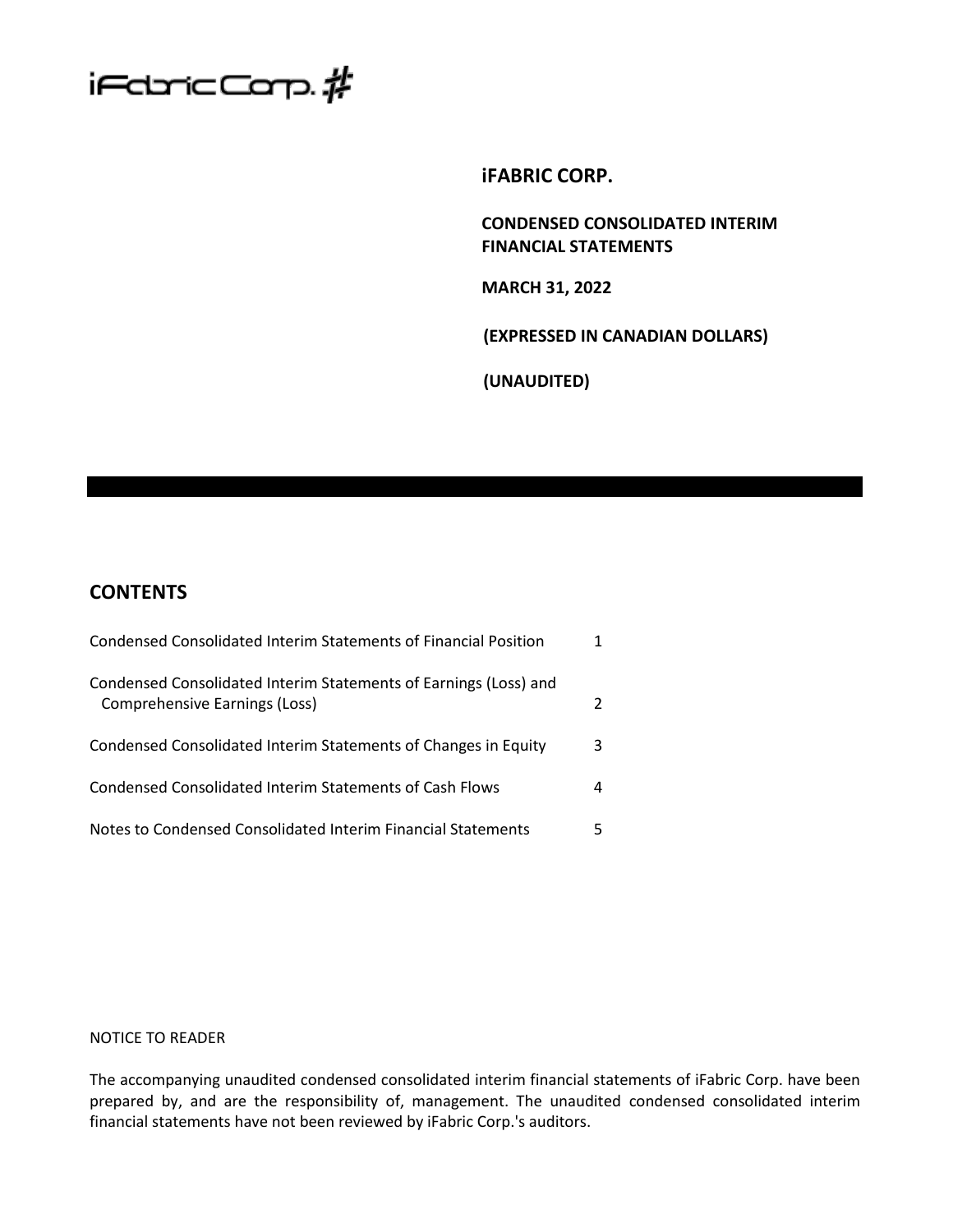# **iFABRIC CORP. CONDENSED CONSOLIDATED INTERIM STATEMENTS OF FINANCIAL POSITION (Unaudited, Expressed in Canadian Dollars)**

| <b>ASSETS</b><br><b>Current assets</b><br>Cash<br>4,999,871<br>8,901,718<br>Accounts receivable (note 4)<br>4,313,711<br>6,452,896<br>Inventories (note 5)<br>7,128,885<br>3,015,010<br>90,521<br>Income taxes recoverable<br>62,198<br>Prepaid expenses and deposits (note 6)<br>5,198,074<br>4,734,352<br>21,702,739<br>23,194,497<br><b>Total current assets</b><br><b>Non-current assets</b><br>Due from related parties (note 7)<br>87,248<br>131,404<br>Property, plant and equipment<br>3,049,147<br>2,942,104<br>Right-of-use assets<br>37,630<br>54,168<br>Deferred development costs<br>218,248<br>231,658<br>Deferred income taxes<br>1,188,600<br>1,020,984<br>55,050<br>Goodwill<br>55,050<br><b>Total non-current assets</b><br>4,635,923<br>4,435,368<br>26,338,662<br>27,629,865<br><b>Total assets</b><br><b>LIABILITIES</b><br><b>Current liabilities</b><br>Accounts payable and accrued liabilities (note 9)<br>1,930,838<br>2,941,445<br><b>Customer deposits</b><br>77,788<br>151,315<br>288,671<br>256,426<br>Income taxes payable<br>Defered revenue<br>16,129<br>25,609<br>Current portion of contract liability<br>86,316<br>180,509<br>Current portion of lease liability<br>30,613<br>30,613<br>Current portion due to related parties<br>544<br>Current portion of bank loan payable<br>1,170,766<br>1,215,464<br><b>Total current liabilities</b><br>3,601,665<br>4,801,381<br><b>Non-current liabilties</b><br>Non-current portion of lease liability<br>5,548<br>20,855<br>530,422<br>530,422<br>Due to related parties<br>Total non-current liabilities<br>535,970<br>551,277<br><b>Total liabilities</b><br>5,352,658<br>4,137,635<br>Commitments (note 14)<br><b>EQUITY</b><br>Equity attributable to iFabric Corp. shareholders<br>Capital stock (note 13)<br>13,585,774<br>13,585,774<br>3,264,746<br><b>Reserves</b><br>3,595,177<br><b>Retained earnings</b><br>5,109,205<br>5,612,925<br>Accumulated other comprehensive earnings (loss)<br>(108, 274)<br>(196, 551)<br>Total equity attributable to iFabric Corp. shareholders<br>22,181,882<br>22,266,894<br>19,145<br>Non-controlling interest<br>10,313<br><b>Total equity</b><br>22,201,027<br>22,277,207<br><b>Total liabilities and equity</b><br>26,338,662<br>27,629,865 | As at | March 31,<br>2022 | September 30,<br>2021 |
|---------------------------------------------------------------------------------------------------------------------------------------------------------------------------------------------------------------------------------------------------------------------------------------------------------------------------------------------------------------------------------------------------------------------------------------------------------------------------------------------------------------------------------------------------------------------------------------------------------------------------------------------------------------------------------------------------------------------------------------------------------------------------------------------------------------------------------------------------------------------------------------------------------------------------------------------------------------------------------------------------------------------------------------------------------------------------------------------------------------------------------------------------------------------------------------------------------------------------------------------------------------------------------------------------------------------------------------------------------------------------------------------------------------------------------------------------------------------------------------------------------------------------------------------------------------------------------------------------------------------------------------------------------------------------------------------------------------------------------------------------------------------------------------------------------------------------------------------------------------------------------------------------------------------------------------------------------------------------------------------------------------------------------------------------------------------------------------------------------------------------------------------------------------------------------------------------------------------------------------------------------------------------|-------|-------------------|-----------------------|
|                                                                                                                                                                                                                                                                                                                                                                                                                                                                                                                                                                                                                                                                                                                                                                                                                                                                                                                                                                                                                                                                                                                                                                                                                                                                                                                                                                                                                                                                                                                                                                                                                                                                                                                                                                                                                                                                                                                                                                                                                                                                                                                                                                                                                                                                           |       |                   |                       |
|                                                                                                                                                                                                                                                                                                                                                                                                                                                                                                                                                                                                                                                                                                                                                                                                                                                                                                                                                                                                                                                                                                                                                                                                                                                                                                                                                                                                                                                                                                                                                                                                                                                                                                                                                                                                                                                                                                                                                                                                                                                                                                                                                                                                                                                                           |       |                   |                       |
|                                                                                                                                                                                                                                                                                                                                                                                                                                                                                                                                                                                                                                                                                                                                                                                                                                                                                                                                                                                                                                                                                                                                                                                                                                                                                                                                                                                                                                                                                                                                                                                                                                                                                                                                                                                                                                                                                                                                                                                                                                                                                                                                                                                                                                                                           |       |                   |                       |
|                                                                                                                                                                                                                                                                                                                                                                                                                                                                                                                                                                                                                                                                                                                                                                                                                                                                                                                                                                                                                                                                                                                                                                                                                                                                                                                                                                                                                                                                                                                                                                                                                                                                                                                                                                                                                                                                                                                                                                                                                                                                                                                                                                                                                                                                           |       |                   |                       |
|                                                                                                                                                                                                                                                                                                                                                                                                                                                                                                                                                                                                                                                                                                                                                                                                                                                                                                                                                                                                                                                                                                                                                                                                                                                                                                                                                                                                                                                                                                                                                                                                                                                                                                                                                                                                                                                                                                                                                                                                                                                                                                                                                                                                                                                                           |       |                   |                       |
|                                                                                                                                                                                                                                                                                                                                                                                                                                                                                                                                                                                                                                                                                                                                                                                                                                                                                                                                                                                                                                                                                                                                                                                                                                                                                                                                                                                                                                                                                                                                                                                                                                                                                                                                                                                                                                                                                                                                                                                                                                                                                                                                                                                                                                                                           |       |                   |                       |
|                                                                                                                                                                                                                                                                                                                                                                                                                                                                                                                                                                                                                                                                                                                                                                                                                                                                                                                                                                                                                                                                                                                                                                                                                                                                                                                                                                                                                                                                                                                                                                                                                                                                                                                                                                                                                                                                                                                                                                                                                                                                                                                                                                                                                                                                           |       |                   |                       |
|                                                                                                                                                                                                                                                                                                                                                                                                                                                                                                                                                                                                                                                                                                                                                                                                                                                                                                                                                                                                                                                                                                                                                                                                                                                                                                                                                                                                                                                                                                                                                                                                                                                                                                                                                                                                                                                                                                                                                                                                                                                                                                                                                                                                                                                                           |       |                   |                       |
|                                                                                                                                                                                                                                                                                                                                                                                                                                                                                                                                                                                                                                                                                                                                                                                                                                                                                                                                                                                                                                                                                                                                                                                                                                                                                                                                                                                                                                                                                                                                                                                                                                                                                                                                                                                                                                                                                                                                                                                                                                                                                                                                                                                                                                                                           |       |                   |                       |
|                                                                                                                                                                                                                                                                                                                                                                                                                                                                                                                                                                                                                                                                                                                                                                                                                                                                                                                                                                                                                                                                                                                                                                                                                                                                                                                                                                                                                                                                                                                                                                                                                                                                                                                                                                                                                                                                                                                                                                                                                                                                                                                                                                                                                                                                           |       |                   |                       |
|                                                                                                                                                                                                                                                                                                                                                                                                                                                                                                                                                                                                                                                                                                                                                                                                                                                                                                                                                                                                                                                                                                                                                                                                                                                                                                                                                                                                                                                                                                                                                                                                                                                                                                                                                                                                                                                                                                                                                                                                                                                                                                                                                                                                                                                                           |       |                   |                       |
|                                                                                                                                                                                                                                                                                                                                                                                                                                                                                                                                                                                                                                                                                                                                                                                                                                                                                                                                                                                                                                                                                                                                                                                                                                                                                                                                                                                                                                                                                                                                                                                                                                                                                                                                                                                                                                                                                                                                                                                                                                                                                                                                                                                                                                                                           |       |                   |                       |
|                                                                                                                                                                                                                                                                                                                                                                                                                                                                                                                                                                                                                                                                                                                                                                                                                                                                                                                                                                                                                                                                                                                                                                                                                                                                                                                                                                                                                                                                                                                                                                                                                                                                                                                                                                                                                                                                                                                                                                                                                                                                                                                                                                                                                                                                           |       |                   |                       |
|                                                                                                                                                                                                                                                                                                                                                                                                                                                                                                                                                                                                                                                                                                                                                                                                                                                                                                                                                                                                                                                                                                                                                                                                                                                                                                                                                                                                                                                                                                                                                                                                                                                                                                                                                                                                                                                                                                                                                                                                                                                                                                                                                                                                                                                                           |       |                   |                       |
|                                                                                                                                                                                                                                                                                                                                                                                                                                                                                                                                                                                                                                                                                                                                                                                                                                                                                                                                                                                                                                                                                                                                                                                                                                                                                                                                                                                                                                                                                                                                                                                                                                                                                                                                                                                                                                                                                                                                                                                                                                                                                                                                                                                                                                                                           |       |                   |                       |
|                                                                                                                                                                                                                                                                                                                                                                                                                                                                                                                                                                                                                                                                                                                                                                                                                                                                                                                                                                                                                                                                                                                                                                                                                                                                                                                                                                                                                                                                                                                                                                                                                                                                                                                                                                                                                                                                                                                                                                                                                                                                                                                                                                                                                                                                           |       |                   |                       |
|                                                                                                                                                                                                                                                                                                                                                                                                                                                                                                                                                                                                                                                                                                                                                                                                                                                                                                                                                                                                                                                                                                                                                                                                                                                                                                                                                                                                                                                                                                                                                                                                                                                                                                                                                                                                                                                                                                                                                                                                                                                                                                                                                                                                                                                                           |       |                   |                       |
|                                                                                                                                                                                                                                                                                                                                                                                                                                                                                                                                                                                                                                                                                                                                                                                                                                                                                                                                                                                                                                                                                                                                                                                                                                                                                                                                                                                                                                                                                                                                                                                                                                                                                                                                                                                                                                                                                                                                                                                                                                                                                                                                                                                                                                                                           |       |                   |                       |
|                                                                                                                                                                                                                                                                                                                                                                                                                                                                                                                                                                                                                                                                                                                                                                                                                                                                                                                                                                                                                                                                                                                                                                                                                                                                                                                                                                                                                                                                                                                                                                                                                                                                                                                                                                                                                                                                                                                                                                                                                                                                                                                                                                                                                                                                           |       |                   |                       |
|                                                                                                                                                                                                                                                                                                                                                                                                                                                                                                                                                                                                                                                                                                                                                                                                                                                                                                                                                                                                                                                                                                                                                                                                                                                                                                                                                                                                                                                                                                                                                                                                                                                                                                                                                                                                                                                                                                                                                                                                                                                                                                                                                                                                                                                                           |       |                   |                       |
|                                                                                                                                                                                                                                                                                                                                                                                                                                                                                                                                                                                                                                                                                                                                                                                                                                                                                                                                                                                                                                                                                                                                                                                                                                                                                                                                                                                                                                                                                                                                                                                                                                                                                                                                                                                                                                                                                                                                                                                                                                                                                                                                                                                                                                                                           |       |                   |                       |
|                                                                                                                                                                                                                                                                                                                                                                                                                                                                                                                                                                                                                                                                                                                                                                                                                                                                                                                                                                                                                                                                                                                                                                                                                                                                                                                                                                                                                                                                                                                                                                                                                                                                                                                                                                                                                                                                                                                                                                                                                                                                                                                                                                                                                                                                           |       |                   |                       |
|                                                                                                                                                                                                                                                                                                                                                                                                                                                                                                                                                                                                                                                                                                                                                                                                                                                                                                                                                                                                                                                                                                                                                                                                                                                                                                                                                                                                                                                                                                                                                                                                                                                                                                                                                                                                                                                                                                                                                                                                                                                                                                                                                                                                                                                                           |       |                   |                       |
|                                                                                                                                                                                                                                                                                                                                                                                                                                                                                                                                                                                                                                                                                                                                                                                                                                                                                                                                                                                                                                                                                                                                                                                                                                                                                                                                                                                                                                                                                                                                                                                                                                                                                                                                                                                                                                                                                                                                                                                                                                                                                                                                                                                                                                                                           |       |                   |                       |
|                                                                                                                                                                                                                                                                                                                                                                                                                                                                                                                                                                                                                                                                                                                                                                                                                                                                                                                                                                                                                                                                                                                                                                                                                                                                                                                                                                                                                                                                                                                                                                                                                                                                                                                                                                                                                                                                                                                                                                                                                                                                                                                                                                                                                                                                           |       |                   |                       |
|                                                                                                                                                                                                                                                                                                                                                                                                                                                                                                                                                                                                                                                                                                                                                                                                                                                                                                                                                                                                                                                                                                                                                                                                                                                                                                                                                                                                                                                                                                                                                                                                                                                                                                                                                                                                                                                                                                                                                                                                                                                                                                                                                                                                                                                                           |       |                   |                       |
|                                                                                                                                                                                                                                                                                                                                                                                                                                                                                                                                                                                                                                                                                                                                                                                                                                                                                                                                                                                                                                                                                                                                                                                                                                                                                                                                                                                                                                                                                                                                                                                                                                                                                                                                                                                                                                                                                                                                                                                                                                                                                                                                                                                                                                                                           |       |                   |                       |
|                                                                                                                                                                                                                                                                                                                                                                                                                                                                                                                                                                                                                                                                                                                                                                                                                                                                                                                                                                                                                                                                                                                                                                                                                                                                                                                                                                                                                                                                                                                                                                                                                                                                                                                                                                                                                                                                                                                                                                                                                                                                                                                                                                                                                                                                           |       |                   |                       |
|                                                                                                                                                                                                                                                                                                                                                                                                                                                                                                                                                                                                                                                                                                                                                                                                                                                                                                                                                                                                                                                                                                                                                                                                                                                                                                                                                                                                                                                                                                                                                                                                                                                                                                                                                                                                                                                                                                                                                                                                                                                                                                                                                                                                                                                                           |       |                   |                       |
|                                                                                                                                                                                                                                                                                                                                                                                                                                                                                                                                                                                                                                                                                                                                                                                                                                                                                                                                                                                                                                                                                                                                                                                                                                                                                                                                                                                                                                                                                                                                                                                                                                                                                                                                                                                                                                                                                                                                                                                                                                                                                                                                                                                                                                                                           |       |                   |                       |
|                                                                                                                                                                                                                                                                                                                                                                                                                                                                                                                                                                                                                                                                                                                                                                                                                                                                                                                                                                                                                                                                                                                                                                                                                                                                                                                                                                                                                                                                                                                                                                                                                                                                                                                                                                                                                                                                                                                                                                                                                                                                                                                                                                                                                                                                           |       |                   |                       |
|                                                                                                                                                                                                                                                                                                                                                                                                                                                                                                                                                                                                                                                                                                                                                                                                                                                                                                                                                                                                                                                                                                                                                                                                                                                                                                                                                                                                                                                                                                                                                                                                                                                                                                                                                                                                                                                                                                                                                                                                                                                                                                                                                                                                                                                                           |       |                   |                       |
|                                                                                                                                                                                                                                                                                                                                                                                                                                                                                                                                                                                                                                                                                                                                                                                                                                                                                                                                                                                                                                                                                                                                                                                                                                                                                                                                                                                                                                                                                                                                                                                                                                                                                                                                                                                                                                                                                                                                                                                                                                                                                                                                                                                                                                                                           |       |                   |                       |
|                                                                                                                                                                                                                                                                                                                                                                                                                                                                                                                                                                                                                                                                                                                                                                                                                                                                                                                                                                                                                                                                                                                                                                                                                                                                                                                                                                                                                                                                                                                                                                                                                                                                                                                                                                                                                                                                                                                                                                                                                                                                                                                                                                                                                                                                           |       |                   |                       |
|                                                                                                                                                                                                                                                                                                                                                                                                                                                                                                                                                                                                                                                                                                                                                                                                                                                                                                                                                                                                                                                                                                                                                                                                                                                                                                                                                                                                                                                                                                                                                                                                                                                                                                                                                                                                                                                                                                                                                                                                                                                                                                                                                                                                                                                                           |       |                   |                       |
|                                                                                                                                                                                                                                                                                                                                                                                                                                                                                                                                                                                                                                                                                                                                                                                                                                                                                                                                                                                                                                                                                                                                                                                                                                                                                                                                                                                                                                                                                                                                                                                                                                                                                                                                                                                                                                                                                                                                                                                                                                                                                                                                                                                                                                                                           |       |                   |                       |
|                                                                                                                                                                                                                                                                                                                                                                                                                                                                                                                                                                                                                                                                                                                                                                                                                                                                                                                                                                                                                                                                                                                                                                                                                                                                                                                                                                                                                                                                                                                                                                                                                                                                                                                                                                                                                                                                                                                                                                                                                                                                                                                                                                                                                                                                           |       |                   |                       |
|                                                                                                                                                                                                                                                                                                                                                                                                                                                                                                                                                                                                                                                                                                                                                                                                                                                                                                                                                                                                                                                                                                                                                                                                                                                                                                                                                                                                                                                                                                                                                                                                                                                                                                                                                                                                                                                                                                                                                                                                                                                                                                                                                                                                                                                                           |       |                   |                       |
|                                                                                                                                                                                                                                                                                                                                                                                                                                                                                                                                                                                                                                                                                                                                                                                                                                                                                                                                                                                                                                                                                                                                                                                                                                                                                                                                                                                                                                                                                                                                                                                                                                                                                                                                                                                                                                                                                                                                                                                                                                                                                                                                                                                                                                                                           |       |                   |                       |
|                                                                                                                                                                                                                                                                                                                                                                                                                                                                                                                                                                                                                                                                                                                                                                                                                                                                                                                                                                                                                                                                                                                                                                                                                                                                                                                                                                                                                                                                                                                                                                                                                                                                                                                                                                                                                                                                                                                                                                                                                                                                                                                                                                                                                                                                           |       |                   |                       |
|                                                                                                                                                                                                                                                                                                                                                                                                                                                                                                                                                                                                                                                                                                                                                                                                                                                                                                                                                                                                                                                                                                                                                                                                                                                                                                                                                                                                                                                                                                                                                                                                                                                                                                                                                                                                                                                                                                                                                                                                                                                                                                                                                                                                                                                                           |       |                   |                       |
|                                                                                                                                                                                                                                                                                                                                                                                                                                                                                                                                                                                                                                                                                                                                                                                                                                                                                                                                                                                                                                                                                                                                                                                                                                                                                                                                                                                                                                                                                                                                                                                                                                                                                                                                                                                                                                                                                                                                                                                                                                                                                                                                                                                                                                                                           |       |                   |                       |
|                                                                                                                                                                                                                                                                                                                                                                                                                                                                                                                                                                                                                                                                                                                                                                                                                                                                                                                                                                                                                                                                                                                                                                                                                                                                                                                                                                                                                                                                                                                                                                                                                                                                                                                                                                                                                                                                                                                                                                                                                                                                                                                                                                                                                                                                           |       |                   |                       |
|                                                                                                                                                                                                                                                                                                                                                                                                                                                                                                                                                                                                                                                                                                                                                                                                                                                                                                                                                                                                                                                                                                                                                                                                                                                                                                                                                                                                                                                                                                                                                                                                                                                                                                                                                                                                                                                                                                                                                                                                                                                                                                                                                                                                                                                                           |       |                   |                       |

Approved on behalf of the Board of Directors on May 12, 2022:

*"Hylton Karon"* "*Hilton Price"* 

Director Director

The accompanying notes are an integral part of these unaudited condensed consolidated interim financial statements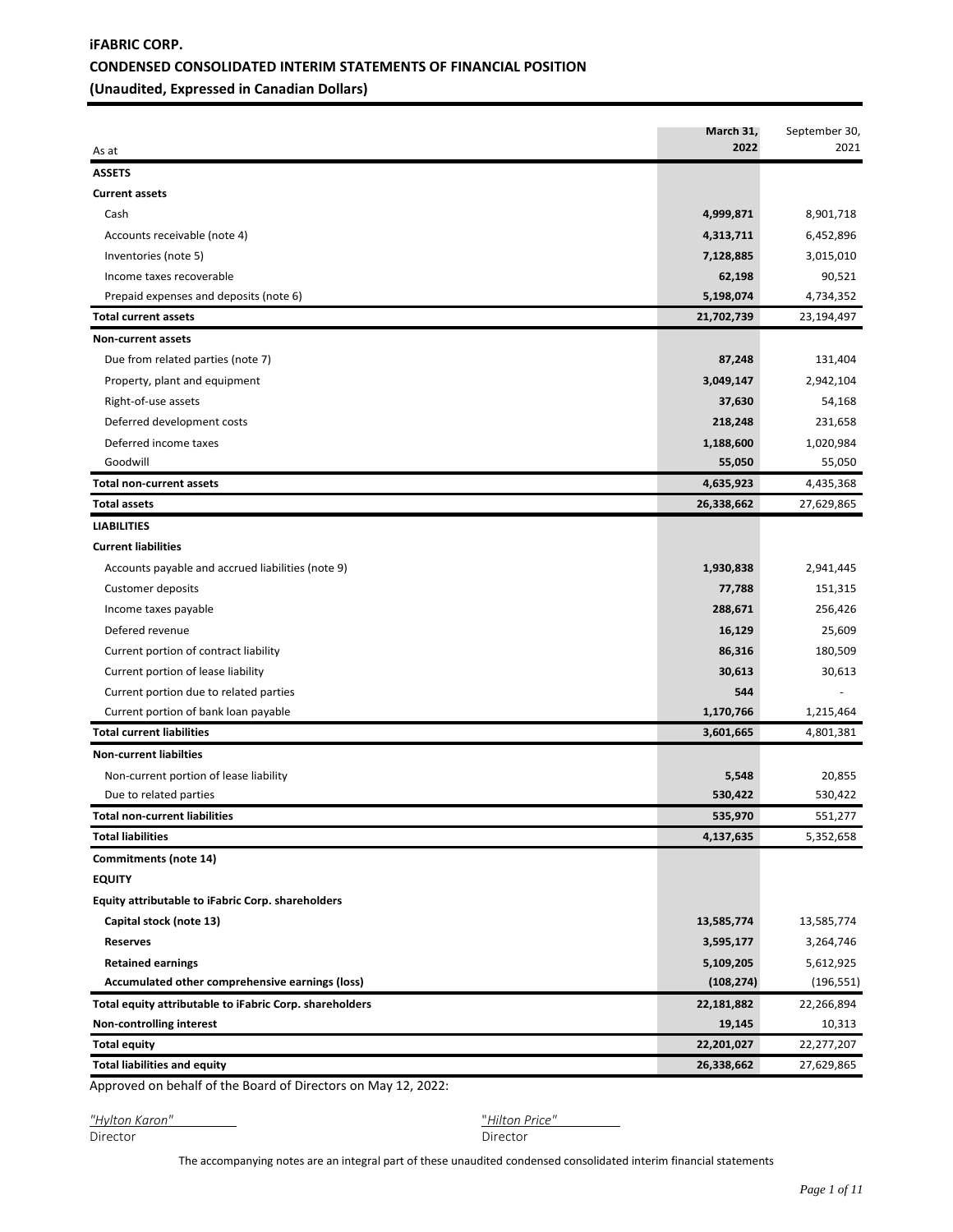# **iFABRIC CORP. CONDENSED CONSOLIDATED INTERIM STATEMENTS OF EARNINGS (LOSS) AND COMPREHENSIVE EARNINGS (LOSS) (Unaudited, Expressed in Canadian Dollars)**

|                                                                       | Three months |            | Six months |            |
|-----------------------------------------------------------------------|--------------|------------|------------|------------|
| For the period ended March 31,                                        | 2022         | 2021       | 2022       | 2021       |
| <b>REVENUE</b>                                                        | 3,477,287    | 2,882,660  | 8,471,158  | 10,403,561 |
| <b>COST OF SALES</b>                                                  | 2,237,520    | 1,707,857  | 5,381,891  | 6,324,523  |
| <b>GROSS PROFIT</b>                                                   | 1,239,767    | 1,174,803  | 3,089,267  | 4,079,038  |
| <b>EXPENSES</b>                                                       |              |            |            |            |
| General and administrative costs                                      | 1,191,897    | 1,080,459  | 2,312,523  | 1,962,800  |
| Selling costs                                                         | 257,339      | 219,258    | 570,457    | 433,611    |
| Interest expense                                                      | 10,915       | 16,792     | 21,560     | 31,037     |
| Depreciation of property, plant and equipment and right-of-use assets | 23,610       | 20,991     | 45,937     | 41,981     |
| Amortization of deferred development costs                            | 6,705        | 6,705      | 13,410     | 13,410     |
| Share-based compensation                                              | 327,433      | 6,598      | 330,431    | 13,343     |
|                                                                       | 1,817,899    | 1,350,803  | 3,294,318  | 2,496,182  |
| <b>EARNINGS (LOSS) FROM OPERATIONS</b>                                | (578, 132)   | (176,000)  | (205, 051) | 1,582,856  |
| <b>OTHER EXPENSES (INCOME)</b>                                        |              |            |            |            |
| Loss (gain) on foreign exchange                                       | 195,103      | 35,894     | 229,668    | (100, 616) |
| Government grants                                                     | (1,521)      | (124, 815) | (14, 856)  | (196, 150) |
|                                                                       | 193,582      | (88, 921)  | 214,812    | (296, 766) |
| <b>EARNINGS (LOSS) BEFORE INCOME TAXES</b>                            | (771, 714)   | (87,079)   | (419, 863) | 1,879,622  |
| PROVISION FOR (RECOVERY OF) INCOME TAXES                              |              |            |            |            |
| Current                                                               | 7,091        | 14,948     | 242,641    | (25, 514)  |
| Deferred                                                              | (110, 500)   | 33,200     | (167, 616) | 432,100    |
|                                                                       | (103, 409)   | 48,148     | 75,025     | 406,586    |
| <b>NET EARNINGS (LOSS)</b>                                            | (668, 305)   | (135, 227) | (494, 888) | 1,473,036  |
| NET EARNINGS (LOSS) ATTRIBUTABLE TO:                                  |              |            |            |            |
| iFabric Corp. shareholders                                            | (671, 680)   | (141, 155) | (503, 720) | 1,461,127  |
| Non-controlling interest                                              | 3,375        | 5,928      | 8,832      | 11,909     |
|                                                                       | (668, 305)   | (135, 227) | (494, 888) | 1,473,036  |
| <b>OTHER COMPREHENSIVE EARNINGS (LOSS)</b>                            |              |            |            |            |
| Unrealized gain (loss) on translation of foreign operations           | 85,413       | (45, 379)  | 88,277     | (317, 250) |
| <b>TOTAL COMPREHENSIVE EARNINGS (LOSS)</b>                            | (582, 892)   | (180, 606) | (406, 611) | 1,155,786  |
|                                                                       |              |            |            |            |
| <b>EARNINGS (LOSS) PER SHARE (note 12)</b>                            |              |            |            |            |
| <b>Basic</b>                                                          | (0.023)      | (0.005)    | (0.017)    | 0.055      |
| Diluted                                                               | (0.023)      | (0.005)    | (0.017)    | 0.053      |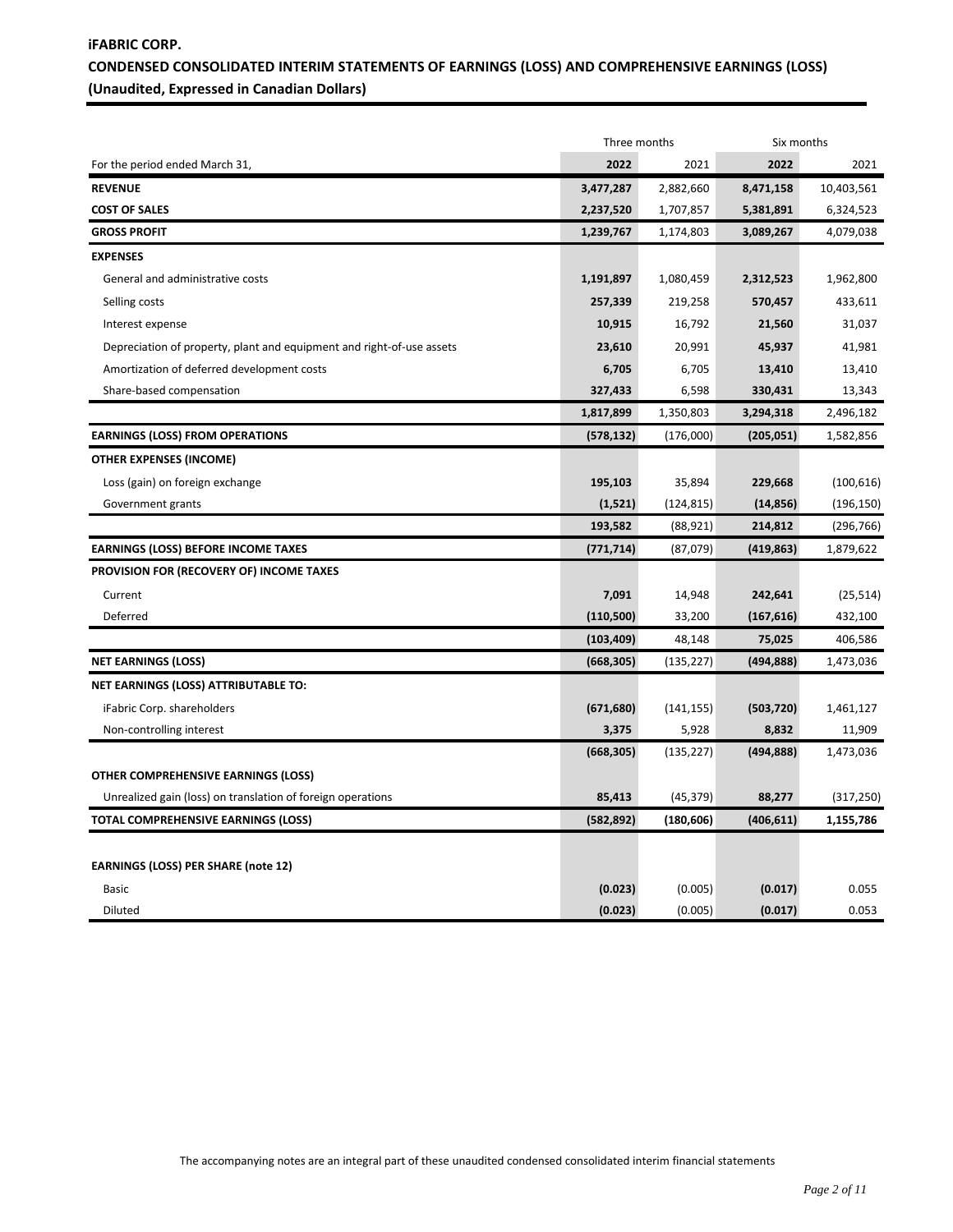# **iFABRIC CORP. CONDENSED CONSOLIDATED INTERIM STATEMENTS OF CHANGES IN EQUITY (Unaudited, Expressed in Canadian Dollars)**

|                                     | Attributable to iFabric Corp. shareholders |                          |                          |                          |                                                                     |                          |                             |                          |
|-------------------------------------|--------------------------------------------|--------------------------|--------------------------|--------------------------|---------------------------------------------------------------------|--------------------------|-----------------------------|--------------------------|
|                                     |                                            | Reserves                 |                          |                          |                                                                     |                          |                             |                          |
|                                     | Capital stock                              | Contributed<br>surplus   | Options                  | Retained<br>earnings     | <b>Accumulated Other</b><br><b>Comprehensive Earnings</b><br>(Loss) | Total                    | Non-controlling<br>interest | Total equity             |
| Balance at September 30, 2021       | 13,585,774                                 | 852,679                  | 2,412,067                | 5,612,925                | (196, 551)                                                          | 22,266,894               | 10,313                      | 22,277,207               |
| Total comprehensive earnings (loss) |                                            | $\overline{\phantom{a}}$ |                          | (503, 720)               | 88,277                                                              | (415, 443)               | 8,832                       | (406, 611)               |
| Exercise of options                 | $\overline{\phantom{a}}$                   | $\overline{\phantom{a}}$ | $\overline{\phantom{a}}$ | $\overline{\phantom{a}}$ | $\sim$                                                              | $\overline{\phantom{a}}$ | -                           | $\overline{\phantom{0}}$ |
| Share-based compensation            |                                            | $\overline{\phantom{a}}$ | 330,431                  | $\overline{\phantom{a}}$ | $\overline{\phantom{a}}$                                            | 330,431                  |                             | 330,431                  |
| Balance at March 31, 2022           | 13,585,774                                 | 852,679                  | 2,742,498                | 5,109,205                | (108, 274)                                                          | 22,181,882               | 19,145                      | 22,201,027               |

|                                                              | Attributable to iFabric Corp. shareholders |                        |                |                          |                                                                     |                          |                             |               |
|--------------------------------------------------------------|--------------------------------------------|------------------------|----------------|--------------------------|---------------------------------------------------------------------|--------------------------|-----------------------------|---------------|
|                                                              |                                            | Reserves               |                |                          |                                                                     |                          |                             |               |
|                                                              | Capital stock                              | Contributed<br>surplus | Options        | Retained<br>earnings     | <b>Accumulated Other</b><br><b>Comprehensive Earnings</b><br>(Loss) | Total                    | Non-controlling<br>interest | Total equity  |
| Balance at September 30, 2020                                | 3,282,276                                  | 852,679                | 1,915,538      | 3,243,227                | 46,146                                                              | 9,339,866                | 5,005                       | 9,344,871     |
| Total comprehensive earnings (loss)                          |                                            | $\overline{a}$         |                | 1,461,127                | (317, 250)                                                          | 1,143,877                | 11,909                      | 1,155,786     |
| Private placement (note 13)                                  | 11,499,996                                 |                        |                | $\overline{\phantom{a}}$ | $\overline{\phantom{a}}$                                            | 11,499,996               | $\sim$                      | 11,499,996    |
| Share issue costs - cash (note 13)                           | (1, 271, 563)                              |                        | $\overline{a}$ | $\overline{\phantom{a}}$ | $\overline{\phantom{a}}$                                            | (1, 271, 563)            | $\overline{\phantom{a}}$    | (1, 271, 563) |
| Share issue costs - fair value of agent compensation options |                                            |                        |                |                          |                                                                     |                          |                             |               |
| issued on private placement (note 13)                        | (383, 923)                                 |                        | 383,923        | $\overline{a}$           | $\overline{\phantom{a}}$                                            | $\overline{\phantom{a}}$ | $\overline{\phantom{a}}$    |               |
| Exercise of options                                          | 372,112                                    |                        | (122, 112)     | $\overline{\phantom{a}}$ | $\overline{\phantom{a}}$                                            | 250,000                  | $\overline{\phantom{a}}$    | 250,000       |
| Share-based compensation                                     |                                            |                        | 13,343         |                          | $\overline{\phantom{a}}$                                            | 13,343                   |                             | 13,343        |
| Balance at March 31, 2021                                    | 13,498,898                                 | 852,679                | 2,190,692      | 4,704,354                | (271, 104)                                                          | 20,975,519               | 16,914                      | 20,992,433    |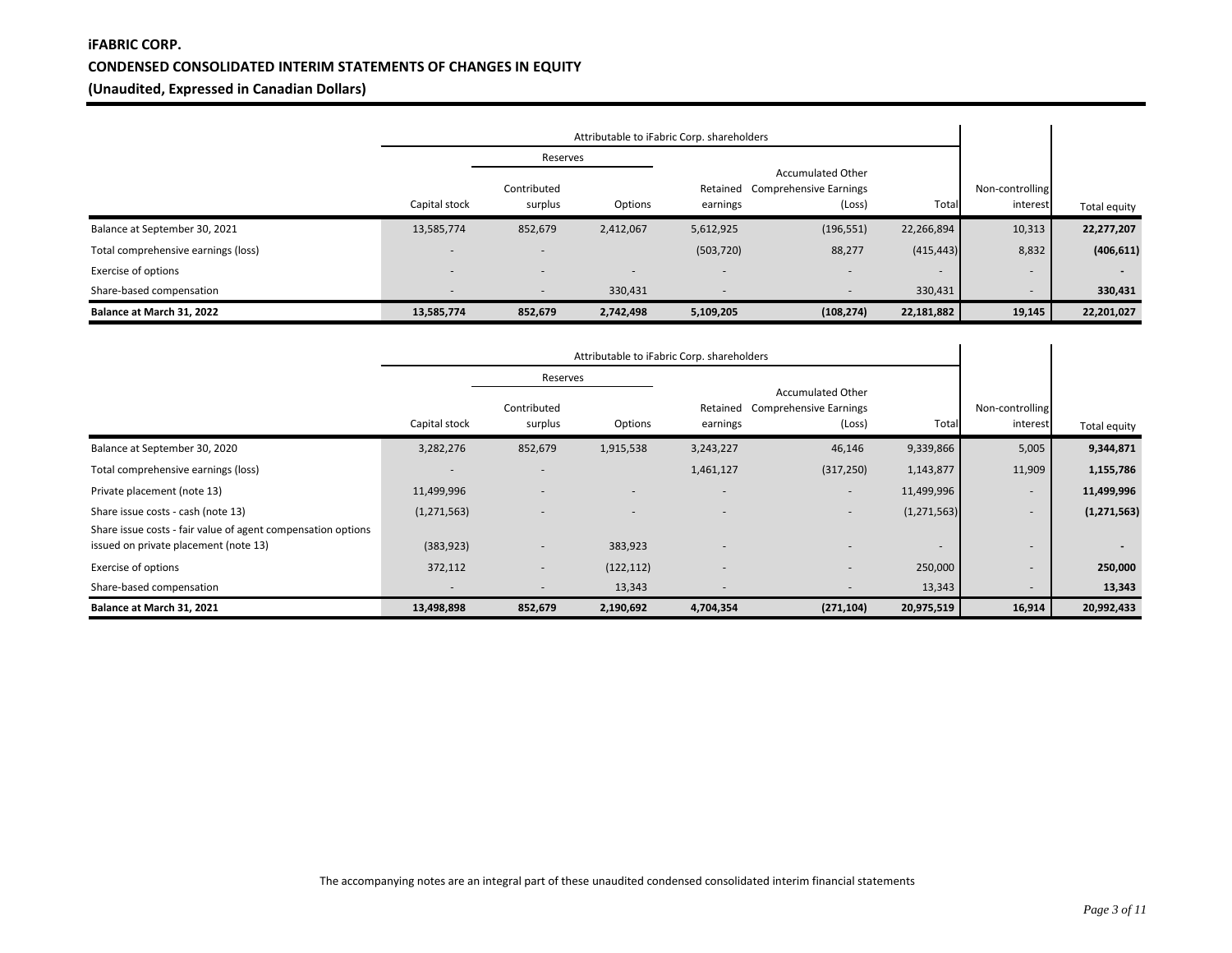# **iFABRIC CORP. CONDENSED CONSOLIDATED INTERIM STATEMENTS OF CASH FLOWS (Unaudited, Expressed in Canadian Dollars)**

| For the six months ended March 31,                                    | 2022          | 2021          |
|-----------------------------------------------------------------------|---------------|---------------|
| CASH WAS PROVIDED BY (USED IN)                                        |               |               |
| <b>OPERATING ACTIVITIES</b>                                           |               |               |
| Net earnings (loss)                                                   | (494, 888)    | 1,473,036     |
| Items not affecting cash                                              |               |               |
| Interest on lease liability                                           | 1,474         | 1,470         |
| Depreciation of property, plant and equipment and right-of-use assets | 45,937        | 41,981        |
| Amortization of deferred development costs                            | 13,410        | 13,410        |
| Share-based compensation                                              | 330,431       | 13,343        |
| Deferred income tax provision                                         | (167, 616)    | 432,100       |
|                                                                       | (271, 252)    | 1,975,340     |
| Changes in operatings assets and liabilities                          |               |               |
| Accounts receivable                                                   | 2,139,185     | 888,268       |
| Inventories                                                           | (4, 113, 875) | 302,144       |
| Income taxes recoverable                                              | 28,323        | 37,945        |
| Prepaid expenses and deposits                                         | (463, 722)    | (404, 260)    |
| Foreign exchange forward contracts                                    |               | 126,994       |
| Due from related parties                                              | 44,156        | 7,500         |
| Accounts payable and accrued liabilities                              | (1,010,607)   | (500, 964)    |
| Customer deposits                                                     | (73, 527)     | (3,909,093)   |
| Deferred revenue                                                      | (9,480)       | (16, 027)     |
| Contract liability                                                    | (94, 193)     | (114,095)     |
| Income taxes payable                                                  | 32,245        | (71, 512)     |
|                                                                       | (3,521,495)   | (3,653,100)   |
|                                                                       | (3,792,747)   | (1,677,760)   |
| <b>FINANCING ACTIVITIES</b>                                           |               |               |
| Due to related parties                                                | 544           | 671           |
| Share and warrant issuances (note 13)                                 |               | 11,749,996    |
| Share and warrant issuance costs (note 13)                            |               | (1, 271, 563) |
| Increase in bank loan                                                 |               | 40,000        |
| Repayment of bank loan                                                | (44, 698)     | (40, 313)     |
| Interest paid                                                         | (1, 474)      | (1,470)       |
| Repayment of lease liability                                          | (15, 307)     | (15, 019)     |
|                                                                       | (60, 935)     | 10,462,302    |
| <b>INVESTING ACTIVITIES</b>                                           |               |               |
| Purchase of property, plant and equipment                             | (136, 442)    |               |
|                                                                       | (136, 442)    |               |
| <b>CHANGE IN CASH POSITION</b>                                        | (3,990,124)   | 8,784,542     |
| CASH, beginning of period                                             | 8,901,718     | 1,160,428     |
| Effect of foreign currency translation                                | 88,277        | (317, 250)    |
| CASH, end of period                                                   | 4,999,871     | 9,627,720     |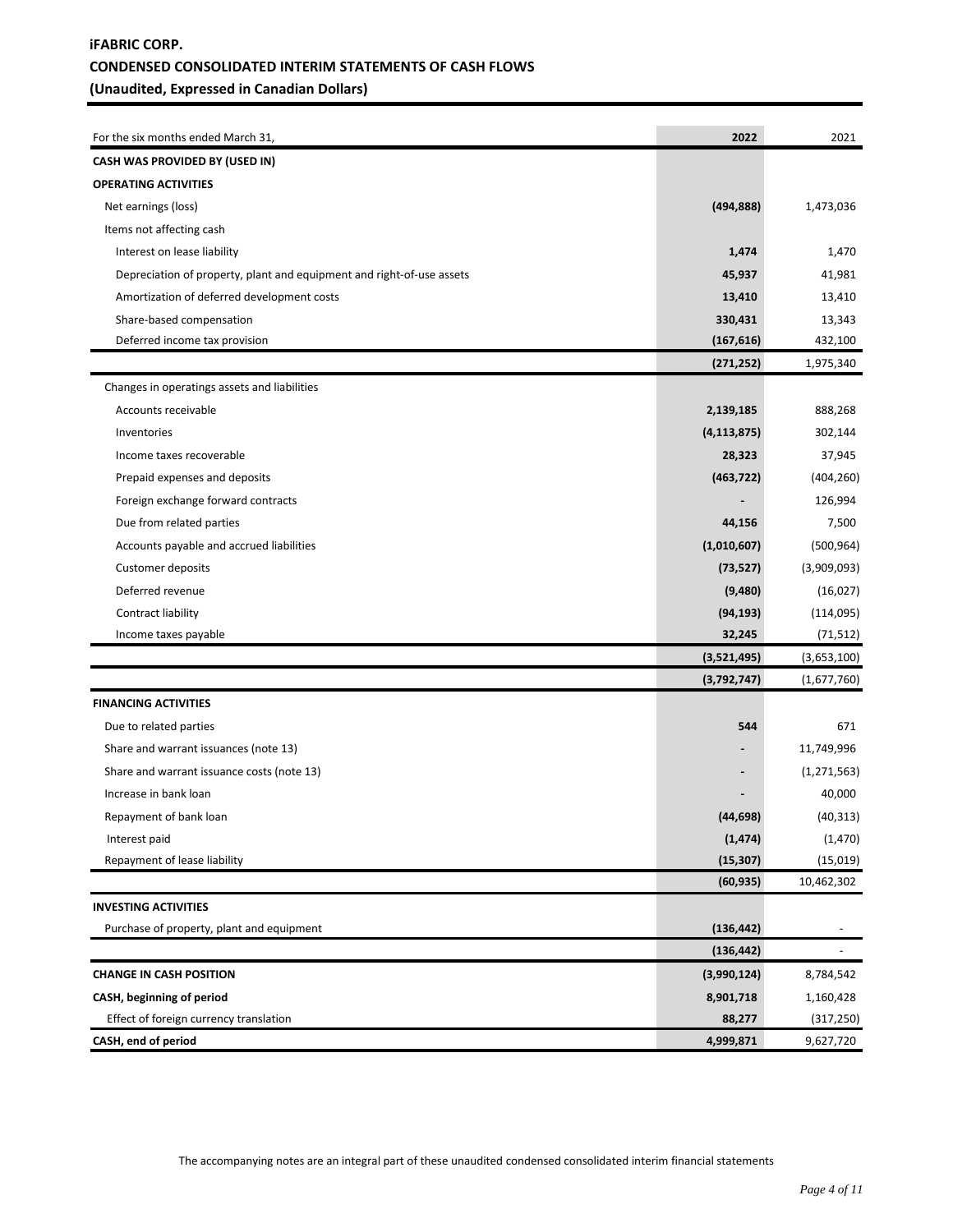#### **1. NATURE OF OPERATIONS**

iFabric Corp. ("iFabric or the Company") is a Canadian public company, incorporated under the Alberta Business Corporations Act and is domiciled in Canada. iFabric is listed on the Toronto Stock Exchange ("TSX") under the trading symbol "IFA". The head office is located at 525 Denison Street, Unit 1, Markham, Ontario, Canada.

The Company's principle activities relate to the business of designing and distributing women's intimate apparel as well as a range of complimenting accessories. The Company is also in the business of developing and distributing a range of innovative products and treatments that are suitable for application to textiles, plastics, liquids, and hard surfaces as well as finished performance apparel which integrate one or more such treatments. These products are designed to provide added benefits to the user.

### **2. BASIS OF PREPARATION**

#### (a) **Statement of compliance**

These unaudited condensed consolidated interim financial statements have been prepared in accordance with International Financial Reporting Standards ("IFRS"), as issued by the International Accounting Standards Board ("IASB") on a basis consistent with those accounting policies followed by the Company in the most recent audited annual consolidated financial statements except where noted below. These unaudited condensed consolidated interim financial statements have been prepared under IFRS in accordance with IAS 34, Interim Financial Reporting. Certain information, in particular the accompanying notes, normally included in the audited annual consolidated financial statements prepared in accordance with IFRS has been omitted or condensed. Accordingly, these unaudited condensed consolidated interim financial statements do not include all the information required for full annual financial statements, and, therefore, should be read in conjunction with the audited annual consolidated financial statements and the notes thereto for the year ended September 30, 2021.

#### (b) **Seasonal fluctuations**

The interim period results of operations do not necessarily reflect results for the full fiscal year because of seasonal fluctuations that characterize the apparel and textiles industries.

#### (c) **Basis of measurement**

These unaudited condensed consolidated interim financial statements were prepared on a historical cost basis except for certain items which may be accounted for at fair value, as further discussed in the significant accounting policies of the most recent audited annual financial statements for the year ended September 30, 2021.

### **3. SUMMARY OF SIGNIFICANT ACCOUNTING POLICIES**

The significant accounting policies as disclosed in the Company's audited annual consolidated financial statements for the year ended September 30, 2021 have been applied consistently in the preparation of these unaudited condensed consolidated interim financial statements, except as detailed below.

#### **4. ACCOUNTS RECEIVABLE**

|                                     | March 31,<br>2022 | September 30,<br>2021 |
|-------------------------------------|-------------------|-----------------------|
| Trade receivables                   | 4,318,986         | 6,434,597             |
| Allowance for discounts and rebates | (42, 208)         | (38, 132)             |
| Deferred rent asset                 | 34,606            | 43,447                |
| Grant receivable                    | $\blacksquare$    | 10,984                |
| Other                               | 2,327             | 2,000                 |
|                                     | 4,313,711         | 6,452,896             |

### **5. INVENTORIES**

Inventories represent the carrying amount of merchandise for resale. During the six months ended March 31, 2022, the amount of inventories charged to net earnings was \$4,664,158 (2021 - \$6,092,800) and the amount of inventory write-downs were \$127,631 (2021- \$580). There were no reversals of prior period write-downs of inventory.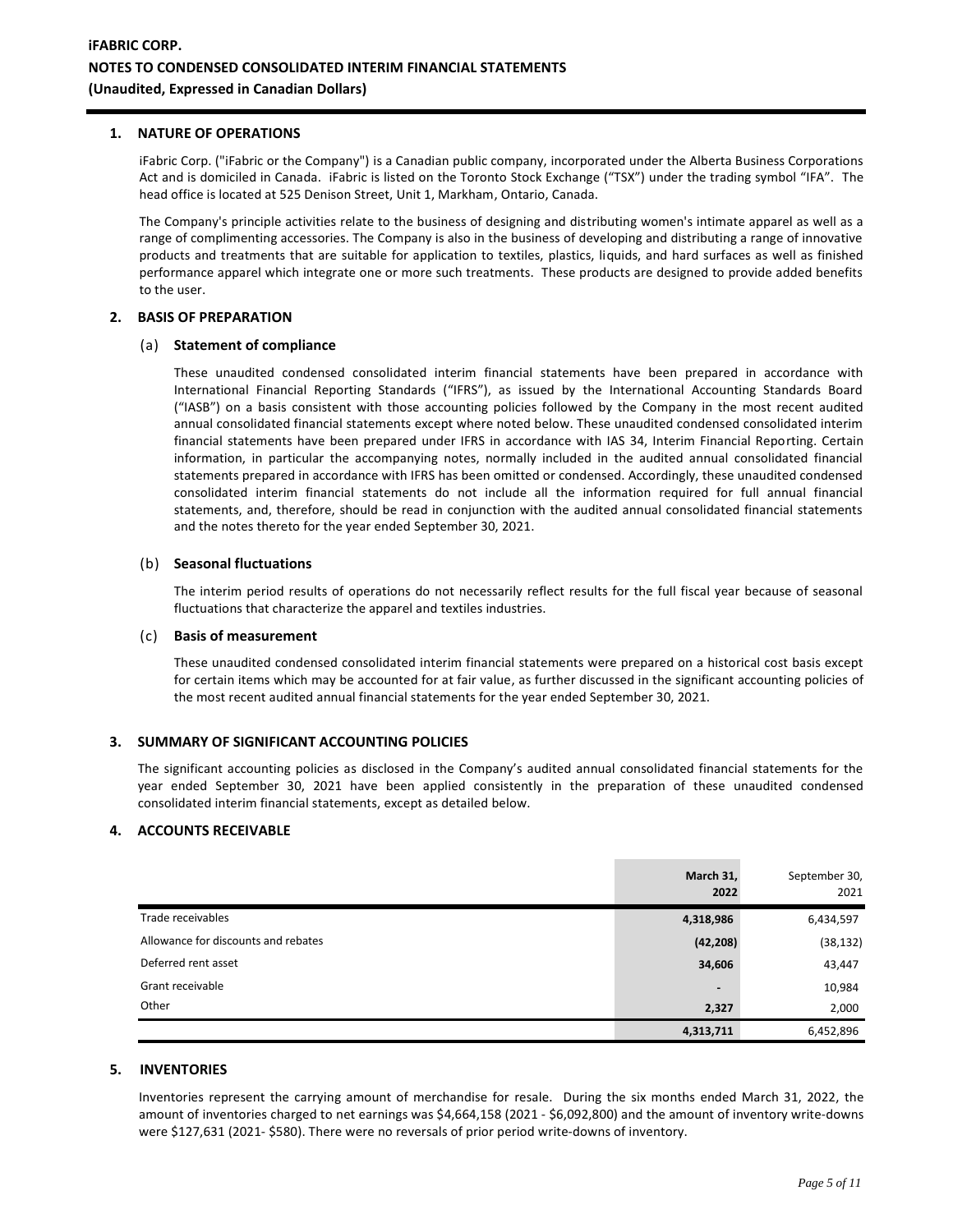## **6. PREPAID EXPENSES AND DEPOSITS**

|                                   | March 31,<br>2022 | September 30,<br>2021 |
|-----------------------------------|-------------------|-----------------------|
| Prepaid expenses and other assets | 209,688           | 103,530               |
| Deposits paid to suppliers (i)    | 4,988,386         | 4,630,822             |
|                                   | 5,198,074         | 4,734,352             |

(i) The Company entered into an agreement to purchase 1,000,000 N95 masks. The contract required full delivery by June 2020 but was partially fulfilled, with the supplier defaulting on the timing of the remaining delivery. The Company sourced these products from a different supplier to fulfill the order to its customer in Q1 2021. The Company is in process of seeking to recover its remaining deposit of USD \$2,905,000, plus liquidated damages of USD \$146,942, interest at the rate of 12% per annum calculated from the date of payment of the deposit, and reimbursement of the arbitration cost of RMB 445,902. No amounts have been accrued for damages or interest as at March 31, 2022.

## **7. DUE FROM RELATED PARTIES**

The amounts due from related parties represent a housing loan to an executive officer. The loan bears interest at a rate that is the greater of 1% per annum and the minimum interest rate per the Canada Revenue Agency, and is repayable in full by May 5, 2024. The fair market value of the loan using the applicable market interest rate would not result in a material adjustment to the carrying value of the loan, and as such, no adjustment has been made by the Company in this regard.

## **8. CREDIT FACILITIES**

Two of the Company's subsidiaries share a demand operating loan with a tier one Canadian bank available to a maximum of \$3,750,000, against which \$0 was outstanding as at March 31, 2022 (September 30, 2021 - \$0). The loan facility bears interest at either the bank's prime lending rate or USD base rate, as applicable, plus 0.75%. The purpose of the credit facility is to provide for ongoing operating requirements including the financing of accounts receivable and inventories. The facility is secured by a first-ranking all-indebtedness collateral mortgage in the amount of \$3,000,000 on land and buildings, a general security agreement, an assignment of rents, as well as guarantees from the Company and two of its subsidiary companies.

### **9. ACCOUNTS PAYABLE AND ACCRUED LIABILITIES**

|                            | March 31,<br>2022 | September 30,<br>2021 |
|----------------------------|-------------------|-----------------------|
| Trade payables             | 1,569,450         | 2,231,223             |
| Government remittances     | (5, 947)          | 57,391                |
| <b>Accrued liabilities</b> | 347,421           | 632,917               |
| Tenants deposits           | 19,914            | 19,914                |
|                            | 1,930,838         | 2,941,445             |

# **10. BANK LOAN**

One of the Company's subsidiaries has a variable rate demand loan, payable in monthly payments of \$10,331 comprising principal and interest at a prime interest rate plus 0.75% per annum, amortized over a fifteen-year period ending February 28, 2032, and secured by a first-ranking all-indebtedness collateral mortgage in the amount of \$3,000,000 on land and buildings, a general security agreement, an assignment of rents, as well as guarantees from the Company and three of its subsidiary companies. The bank loan payable is owed by a subsidiary of the Company with a 25% non-controlling interest.

Management expects to pay the minimum monthly payments within the next twelve months.

Two of the Company's subsidiaries has a \$60,000 loan each for a total of \$120,000, which was funded by the Canada Emergency Business Account ("CEBA"). CEBA is interest free until December 31, 2022 with one third of the balance forgiven if two thirds of the balance is repaid by December 31, 2022. Management expects to pay the two thirds of the balance of \$120,000 of CEBA within the next 12 months.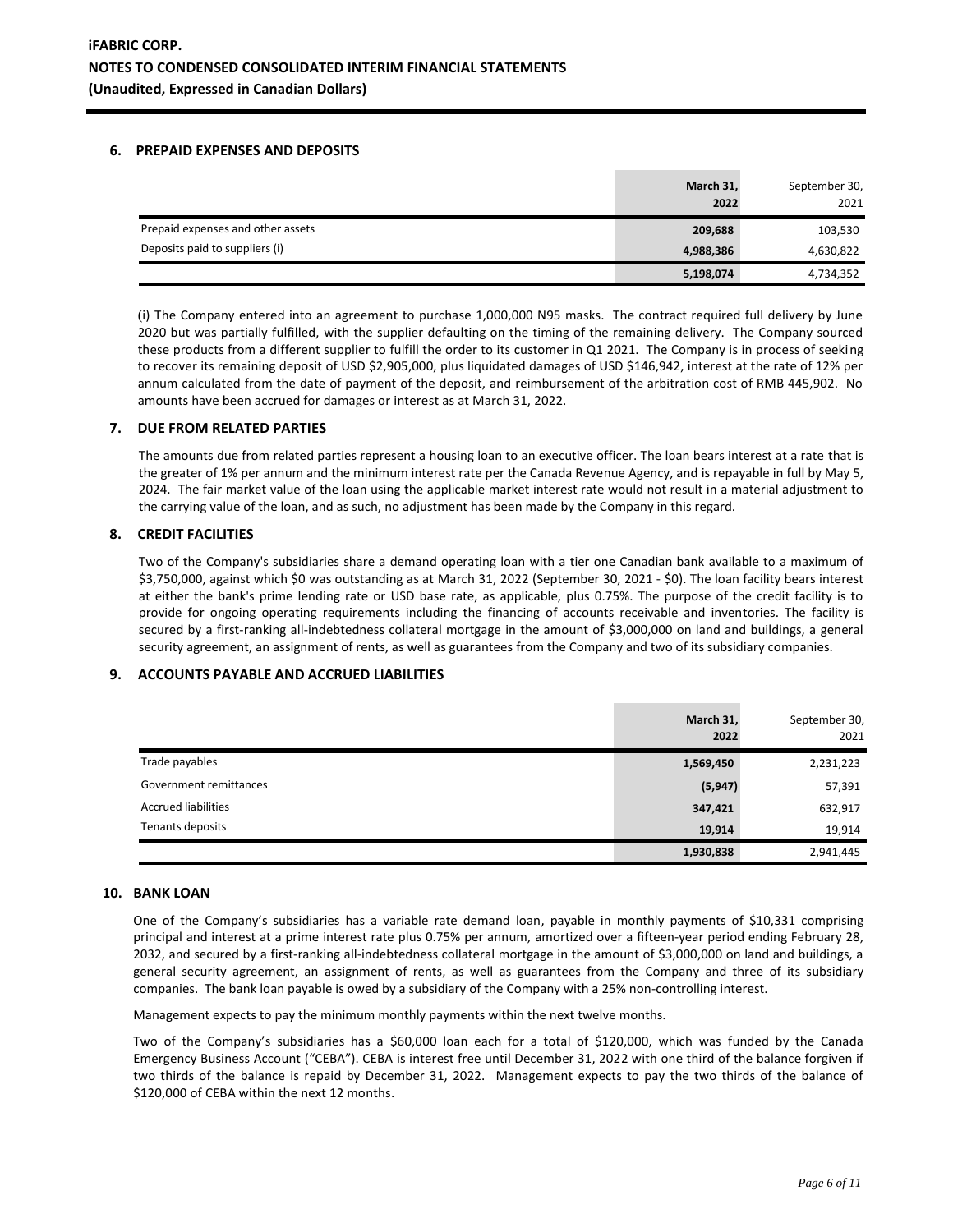#### **11. SEGMENTED INFORMATION**

The Company has three reportable operating segments, as described below. The reportable segments offer different products and services, and are managed separately because they require different marketing strategies, technologies, and resource allocations. For each of the operating segments, the CEO and CFO (the chief operating decision makers) review internal management reports on at least a quarterly basis. The following describes the operations in each of the reportable segments:

- Intimate Apparel: Includes the design and distribution of women's intimate apparel and accessories.
- Intelligent Fabrics: Includes the development and distribution of innovative products and treatments that are suitable for application to textiles, plastics, liquids, and hard surfaces as well as finished performance apparel which integrate one or more such treatments. These products are designed to provide added benefits to the user.
- Other: Includes leasing of property to group companies, related parties and third parties.

Inter-segment transactions are made at prices that approximate market rates.

There has been no material change in the total assets for each reportable segment since the last annual audited financial statements.

| Six months ended March 31, 2022     | Intimate<br>Apparel      | Intelligent |           | Corporate Items<br>Fabrics Other Segments and Eliminations | Consolidated |
|-------------------------------------|--------------------------|-------------|-----------|------------------------------------------------------------|--------------|
|                                     |                          |             |           |                                                            |              |
| Revenue                             |                          |             |           |                                                            |              |
| Third party                         | 2,909,554                | 5,507,130   | 54,474    | -                                                          | 8,471,158    |
| Inter-segment                       | $\overline{\phantom{a}}$ | 1,201,746   | 82,626    | (1, 284, 372)                                              |              |
| <b>Total Revenue</b>                | 2,909,554                | 6,708,876   | 137,100   | (1, 284, 372)                                              | 8,471,158    |
| Earnings (loss) before income taxes | (330,037)                | 386,188     | 47,929    | (523, 943)                                                 | (419, 863)   |
|                                     |                          |             |           |                                                            |              |
| Total assets                        | 5,254,905                | 14,597,689  | 3,054,151 | 3,431,917                                                  | 26,338,662   |
| <b>Total liabilities</b>            | 829,679                  | 1,446,747   | 1,670,632 | 190,577                                                    | 4,137,635    |

| Six months ended March 31, 2021     | Intimate<br>Apparel      | Intelligent | Fabrics Other Segments and Eliminations | Corporate Items | Consolidated |
|-------------------------------------|--------------------------|-------------|-----------------------------------------|-----------------|--------------|
| Revenue                             |                          |             |                                         |                 |              |
| Third party                         | 928,797                  | 9,418,822   | 55,942                                  | ٠               | 10,403,561   |
| Inter-segment                       | $\overline{\phantom{a}}$ | 627,883     | 82,717                                  | (710,600)       |              |
| <b>Total Revenue</b>                | 928,797                  | 10,046,705  | 138,659                                 | (710,600)       | 10,403,561   |
| Earnings (loss) before income taxes | (283, 339)               | 2,277,382   | 62,538                                  | (176, 959)      | 1,879,622    |
|                                     |                          |             |                                         |                 |              |
| Total assets                        | 3,245,572                | 9,460,136   | 2,772,242                               | 8,829,314       | 24,307,264   |
| <b>Total liabilities</b>            | 133,091                  | 1,249,090   | 1,733,807                               | 198,843         | 3,314,831    |

The following summarizes external sales revenue for the Company by geographic operating segments:

| Six months ended March 31, | 2022      | 2021       |
|----------------------------|-----------|------------|
| External sales revenue     |           |            |
| Canada                     | 1,969,385 | 2,738,473  |
| <b>United States</b>       | 2,829,489 | 4,658,199  |
| United Kingdom             | 148,343   | 25,056     |
| Southeast Asia and other   | 3,523,941 | 2,981,833  |
| Total                      | 8,471,158 | 10,403,561 |

All of the Company's non-current assets are located in Canada.

For the six months ended March 31, 2022, approximately 54% of the Company's total sales were to three customers (2021 – 78%). Approximately 87% of the Company's total purchases were from four vendors (2021 – 76% ), one of which is related to a distributor of the Company.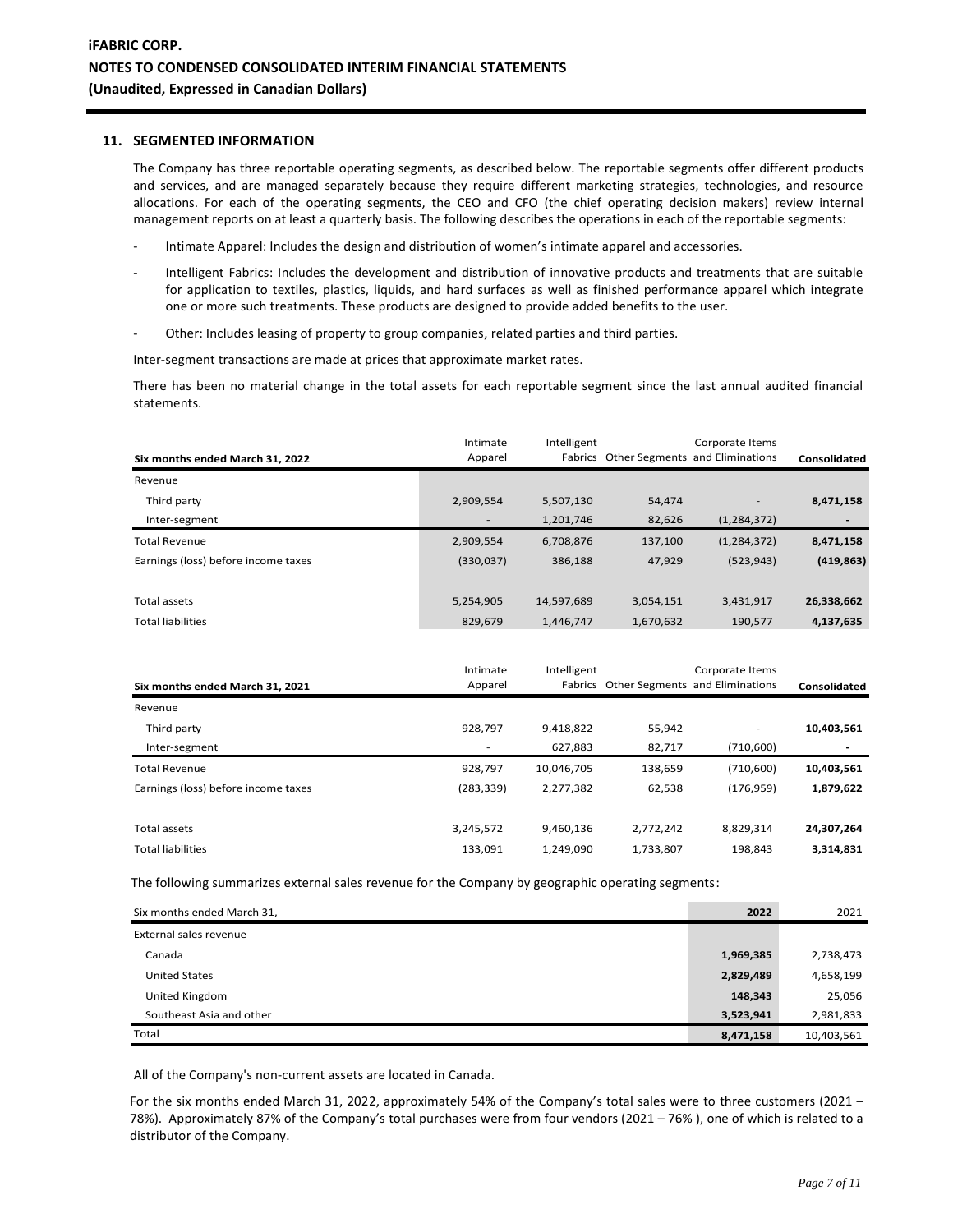## **12. EARNINGS (LOSS) PER SHARE**

Basic earnings (loss) per share is calculated using the weighted average number of shares outstanding during the period. Diluted earnings (loss) per share is calculated to reflect the dilutive effect of warrants and stock options outstanding. The calculation of basic and diluted earnings (loss) per share is based on net loss attributable to iFabric Corp.'s shareholders for the three and six months ended March 31, 2022 of \$671,680 and \$503,720, respectively (loss of \$141,155 and earnings of \$1,461,127 for the three and six months ended March 31, 2021, respectively). The number of shares used in the earnings (loss) per share calculation is as follows:

|                                                         | Three months   |            | Six months     |            |
|---------------------------------------------------------|----------------|------------|----------------|------------|
| Period ended March 31,                                  | 2022           | 2021       | 2022           | 2021       |
| Weighted average number of shares outstanding - basic   | 29,624,467     | 26.406.914 | 29,624,467     | 26,680,220 |
| Dilutive effect of options                              | 829.566        | 1,346,146  | 800.700        | 1,017,366  |
| Dilutive effect of warrants                             | $\blacksquare$ | 1.473      | $\blacksquare$ |            |
| Weighted average number of shares outstanding - diluted | 30,454,033     | 27,754,533 | 30,425,167     | 27,697,586 |

For the three months and six months ended March 31, 2022, 461,923 options and 2,948,717 warrants were excluded from the calculation of diluted loss per share as these instruments were deemed to be anti-dilutive (2021 – 10,000 options and 2,948,717 warrants).

## **13. CAPITAL STOCK**

## (a) **Authorized, issued and outstanding**

Authorized: Unlimited number of common shares

|                                                  | Number of     | Common share |
|--------------------------------------------------|---------------|--------------|
|                                                  | common shares | capital      |
| Balance at September 30, 2021 and March 31, 2022 | 29,624,467    | 13,585,774   |

|                                                                                                 | Number of     | Common share  |
|-------------------------------------------------------------------------------------------------|---------------|---------------|
|                                                                                                 | common shares | capital       |
| Balance at September 30, 2020                                                                   | 26,475,750    | 3,282,276     |
| Private placement (i)                                                                           | 2,948,717     | 11,499,996    |
| Share issuance costs - cash (i)                                                                 |               | (1, 271, 563) |
| Share issuance costs - fair value of agent compensation options issued on private placement (i) |               | (383, 923)    |
| Shares issued pursuant to excercise of stock options                                            | 125,000       | 250,000       |
| Ascribed value credited to share capital on exercise of options                                 |               | 122,112       |
| Balance at March 31, 2021                                                                       | 29.549.467    | 13.498.898    |

(i) On February 22, 2021, the Company closed an offering of equity comprising 2,948,717 subscription receipts at a price per unit of \$3.90 for gross proceeds of \$11,499,996. The Escrow release conditions were satisfied on March 22, 2021 at which time, funds were released and each unit is automatically converted to one common share and one common share purchase warrant. Each warrant entitles the holder to acquire one common share of the Company at an exercise price of \$4.60 per share for a period of 2 years from March 22, 2021. The share price at the date of grant was \$5.40.

As compensation for the issue, the agent received a cash fee of 6% of the gross proceeds, totaling \$690,000 as well as 176,923 compensation options receipts which was automatically converted into compensation options on March 23, 2021. Each compensation option entitles the holder to acquire one common share of the Company at a price of \$3.90 for a period of 2 years from March 23, 2021. The share price at the date of grant was \$5.36.

The Company incurred \$582,025 in legal costs and disbursements in connection with the issue.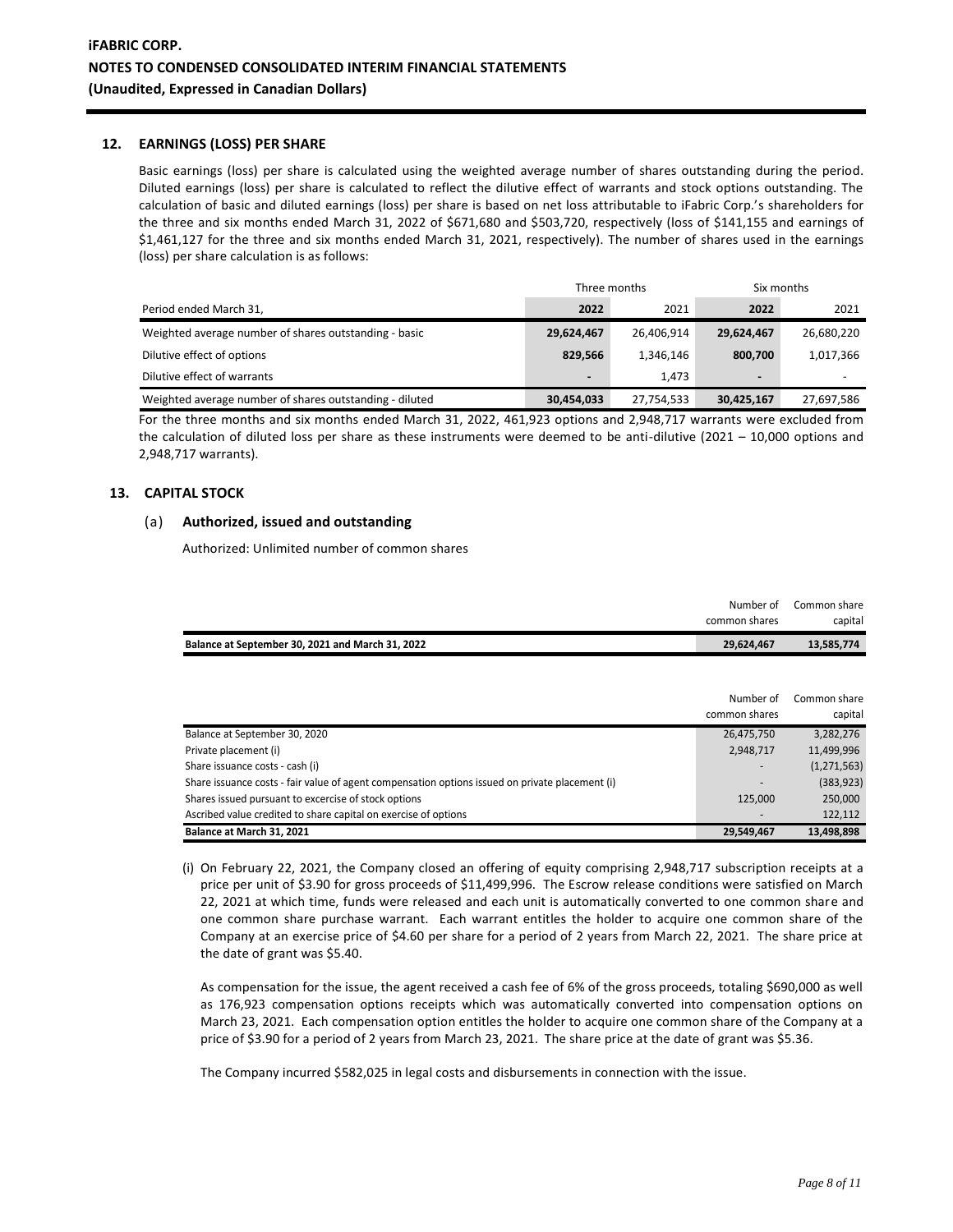### **13. CAPITAL STOCK,** *continued*

The fair value of the agent compensation options has been estimated by management at \$383,923 as of the date of the grant using the Black-Scholes pricing model with the following assumptions:

| Dividend yield          | 0.00%   |
|-------------------------|---------|
| Expected volatility     | 108%    |
| Risk-free interest rate | 0.27%   |
| Expected maturity       | 2 years |

### (b) **Stock option plan**

The Company has reserved 10% of the issued and outstanding common shares for issuance under its stock option plan. The status of the Company's stock option plan is summarized as follows:

|                                | Number of stock            | Weighted average                   |
|--------------------------------|----------------------------|------------------------------------|
|                                | options                    | exercise price                     |
| Balance at September 30, 2021  | 1,629,000                  | 1.58                               |
| Granted, during the period (i) | 200.000                    | 3.40                               |
| Balance at March 31, 2022      | 1,829,000                  | 1.78                               |
|                                | Number of stock<br>options | Weighted average<br>exercise price |
| Balance at September 30, 2020  | 1,829,000                  | 1.56                               |
|                                |                            |                                    |
| Exercised, during the period   | (125,000)                  | 2.00                               |

(i) On February 9, 2022, the Company issued 150,000 stock options to a new member of the Board of Directors. Each option entitles the holder to acquire one common share of the Company at a price of \$3.50, and is exercisable for a period of 5 years from the grant date. All 150,000 options vested immediately. Share-based compensation expense, based on the fair value of the options, had been estimated by management at \$252,000 as of the date of the grant using the Black-Scholes pricing model with the following assumptions:

| Dividend yield             | 0.00%   |
|----------------------------|---------|
| <b>Expected volatility</b> | 53.63%  |
| Risk-free interest rate    | 1.68%   |
| <b>Expected maturity</b>   | 5 years |

On March 1, 2022, the Company issued 50,000 additional stock options to an existing member of the Board of Directors. Each option entitles the holder to acquire one common share of the Company at a price of \$3.10, and is exercisable for a period of 5 years from the grant date. All 50,000 options vested immediately. Share-based compensation expense, based on the fair value of the options, had been estimated by management at \$72,500 as of the date of the grant using the Black-Scholes pricing model with the following assumptions:

| Dividend yield           | 0.00%   |
|--------------------------|---------|
| Expected volatility      | 52.76%  |
| Risk-free interest rate  | 1.61%   |
| <b>Expected maturity</b> | 5 years |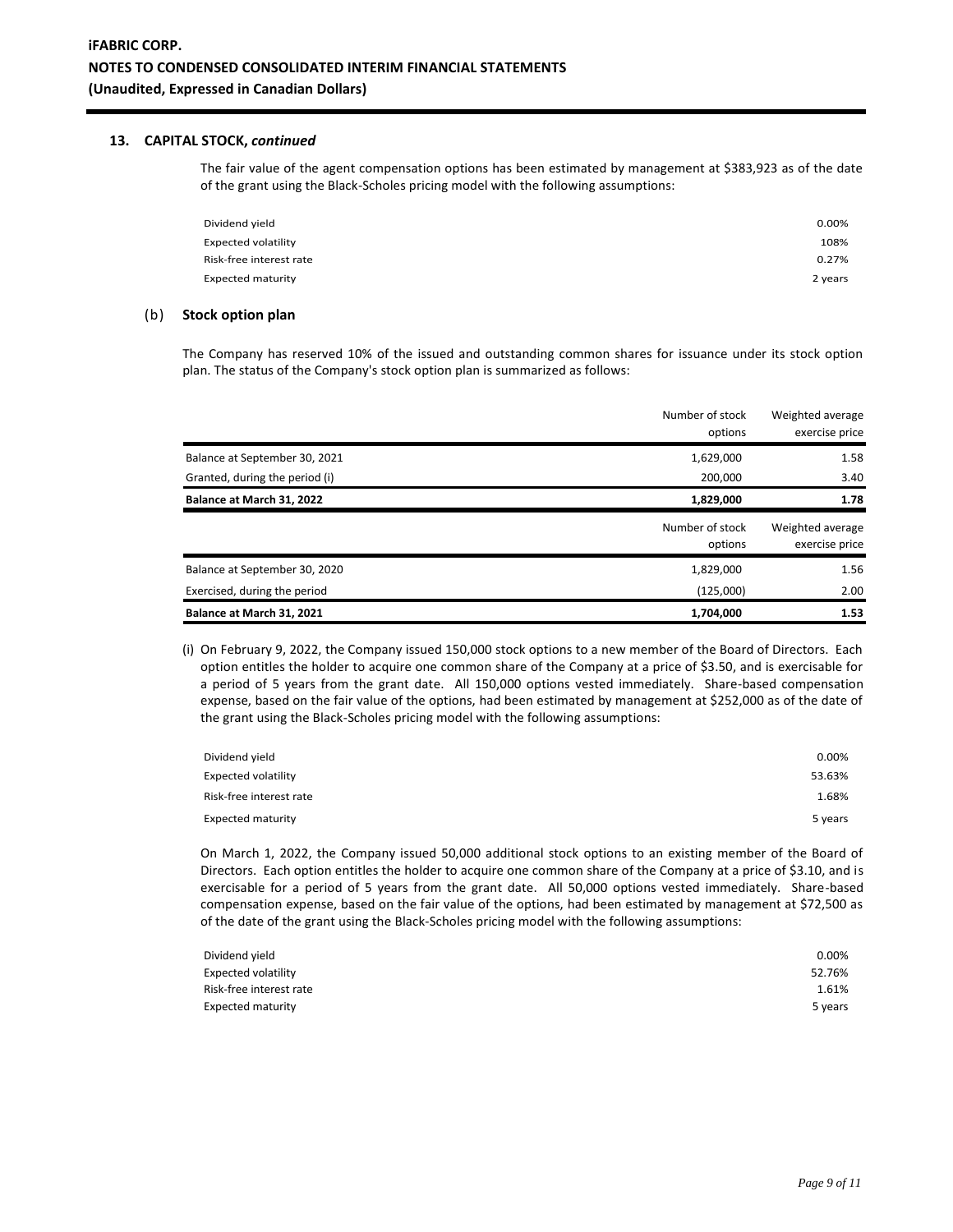# **13. CAPITAL STOCK,** *continued*

As of March 31, 2022, the following options were outstanding and exercisable:

|                  | <b>Options Outsanding</b>  |                                                                 |                                       | <b>Options Exercisable</b> |                                                       |
|------------------|----------------------------|-----------------------------------------------------------------|---------------------------------------|----------------------------|-------------------------------------------------------|
| Expiry date      | Number of stock<br>options | Weighted<br>average<br>remaining<br>contractual life<br>(years) | Weighted<br>average exercise<br>price | options                    | Weighted<br>Number of stock average exercise<br>price |
| January 16, 2023 | 794,000                    | 0.79                                                            | 0.40                                  | 794,000                    | 0.40                                                  |
| April 1, 2024    | 75,000                     | 2.00                                                            | 4.15                                  | 75,000                     | 4.15                                                  |
| May 6, 2025      | 100,000                    | 3.10                                                            | 2.70                                  | 100,000                    | 2.70                                                  |
| June 5, 2027     | 450,000                    | 5.18                                                            | 2.40                                  | 400,000                    | 2.40                                                  |
| February 9, 2027 | 150,000                    | 4.86                                                            | 3.50                                  | 150,000                    | 3.50                                                  |
| March 1, 2027    | 50,000                     | 4.92                                                            | 3.10                                  | 50,000                     | 3.10                                                  |
| April 7, 2030    | 200,000                    | 8.02                                                            | 2.70                                  | 200,000                    | 2.70                                                  |
| June 30, 2025    | 10,000                     | 3.25                                                            | 6.05                                  | 10,000                     | 6.05                                                  |
|                  | 1,829,000                  | 3.30                                                            | 1.78                                  | 1,779,000                  | 1.76                                                  |

### (c) **Warrants**

The following tables summarize changes in the status of the Company's outstanding warrants:

|                                                                            |           | Weighted                   |
|----------------------------------------------------------------------------|-----------|----------------------------|
|                                                                            |           | Number of average exercise |
|                                                                            | warrants  | price                      |
| Balance, September 30, 2021 and March 31, 2022                             | 2,948,717 | 4.60                       |
|                                                                            |           | Weighted                   |
|                                                                            |           | Number of average exercise |
|                                                                            | warrants  | price                      |
| Balance, September 30, 2020                                                |           |                            |
| Issued, during the period (note 13(a)(i))                                  | 2,948,717 | 4.60                       |
| <b>Balance, March 31, 2021</b>                                             | 2,948,717 | 4.60                       |
| The following table summarizes the warrants outstanding at March 31, 2022. |           |                            |
|                                                                            |           | Weighted                   |
|                                                                            |           | Number of average exercise |
| <b>Expiry date</b>                                                         | warrants  | price                      |

## (d) **Compensation options**

The following tables summarize changes in the status of the Company's outstanding compensation options:

March 22, 2023 (note 13(a)(i)) 2,948,717 4.60

|                                                | Number of<br>options | Weighted<br>compenation average exercise<br>price  |
|------------------------------------------------|----------------------|----------------------------------------------------|
| Balance, September 30, 2021 and March 31, 2022 | 176,923              | 3.90                                               |
|                                                | Number of<br>options | Weighted<br>compensation average exercise<br>price |
| Balance, September 30, 2020                    |                      |                                                    |
| Issued, during the period (note 13(a)(i))      | 176,923              | 3.90                                               |
| <b>Balance, March 31, 2021</b>                 | 176,923              | 4.60                                               |
|                                                |                      |                                                    |